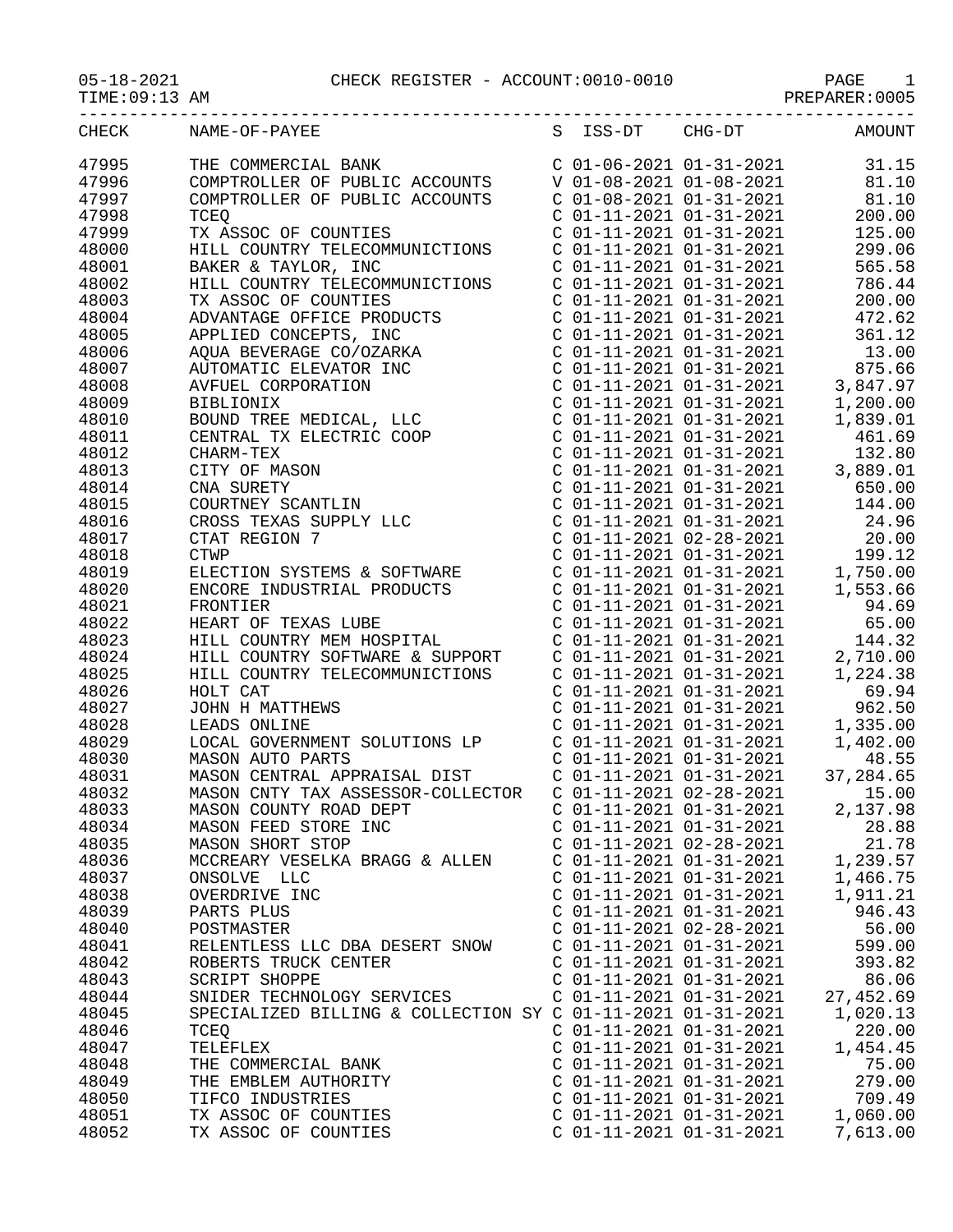## $05-18-2021$  CHECK REGISTER - ACCOUNT:0010-0010<br>TIME:09:13 AM

TIME:09:13 AM PREPARER:0005

|       | CHECK NAME-OF-PAYEE                                        |                           | S ISS-DT CHG-DT AMOUNT |
|-------|------------------------------------------------------------|---------------------------|------------------------|
|       |                                                            |                           |                        |
|       |                                                            |                           |                        |
|       |                                                            |                           |                        |
|       |                                                            |                           |                        |
|       |                                                            |                           |                        |
|       |                                                            |                           |                        |
|       |                                                            |                           |                        |
|       |                                                            |                           |                        |
|       |                                                            |                           |                        |
|       |                                                            |                           |                        |
|       |                                                            |                           |                        |
|       |                                                            |                           |                        |
|       |                                                            |                           |                        |
|       |                                                            |                           |                        |
|       |                                                            |                           |                        |
|       |                                                            |                           |                        |
|       |                                                            |                           |                        |
|       |                                                            |                           |                        |
|       |                                                            |                           |                        |
|       |                                                            |                           |                        |
|       |                                                            |                           |                        |
|       |                                                            |                           |                        |
|       |                                                            |                           |                        |
|       |                                                            |                           |                        |
|       |                                                            |                           |                        |
|       |                                                            |                           |                        |
|       |                                                            |                           |                        |
|       |                                                            |                           |                        |
|       |                                                            |                           |                        |
|       |                                                            |                           |                        |
|       |                                                            |                           |                        |
|       |                                                            |                           |                        |
|       |                                                            |                           |                        |
|       |                                                            |                           |                        |
|       |                                                            |                           |                        |
|       |                                                            |                           |                        |
|       |                                                            |                           |                        |
|       |                                                            |                           |                        |
|       |                                                            |                           |                        |
|       |                                                            |                           |                        |
|       |                                                            |                           |                        |
| 48091 | BOB MOORE TIRE CO                                          | $C$ 01-25-2021 02-28-2021 | 1,248.00               |
| 48092 | BOUND TREE MEDICAL, LLC                                    | $C$ 01-25-2021 02-28-2021 | 434.73                 |
| 48093 | BOUND TREE MEDICAL, LLC                                    | $C$ 01-25-2021 02-28-2021 | 102.99                 |
| 48094 | CENTURYLINK OCC                                            | $C$ 01-25-2021 02-28-2021 | 80.05                  |
| 48095 | CITY OF MASON                                              | $C$ 01-25-2021 01-31-2021 | 2,400.00               |
| 48096 | CROSS TEXAS SUPPLY LLC                                     | $C$ 01-25-2021 01-31-2021 | 81.25                  |
| 48097 | <b>CTWP</b>                                                | $C$ 01-25-2021 02-28-2021 | 213.84                 |
| 48098 | ELM USA                                                    | $C$ 01-25-2021 02-28-2021 | 56.50                  |
|       |                                                            |                           |                        |
| 48099 | FRONTERA HEATHCARE NETWORK                                 | $C$ 01-25-2021 01-31-2021 | 47.24                  |
| 48100 | FRONTIER                                                   | $C$ 01-25-2021 02-28-2021 | 61.04                  |
| 48101 | GENERAL STORES                                             | $C$ 01-25-2021 02-28-2021 | 65.00                  |
| 48102 | GLASS DOCTOR OF CENTRAL TEXAS                              | V 01-25-2021 02-01-2021   | 347.77                 |
| 48103 | HAL A ROSE                                                 | $C$ 01-25-2021 02-28-2021 | 616.00                 |
| 48104 | HEART OF TX LOCK & SAFE                                    | $C$ 01-25-2021 02-28-2021 | 1,183.00               |
| 48105 | HOLT CAT                                                   | $C$ 01-25-2021 02-28-2021 | 283.36                 |
| 48106 | JOHN GRIFFITH                                              | $C$ 01-25-2021 03-31-2021 | 55.94                  |
| 48107 | KNS PRECISION, INC.                                        | $C$ 01-25-2021 02-28-2021 | 800.00                 |
| 48108 | LOWE'S PAY AND SAVE INC                                    | $C$ 01-25-2021 01-31-2021 | 878.06                 |
| 48109 | LUCIO MORA                                                 | $C$ 01-25-2021 01-31-2021 | 1,425.00               |
| 48110 | MASON BUILDING SUPPLY & RENTAL INC C 01-25-2021 02-28-2021 |                           | 3,023.41               |
|       |                                                            |                           |                        |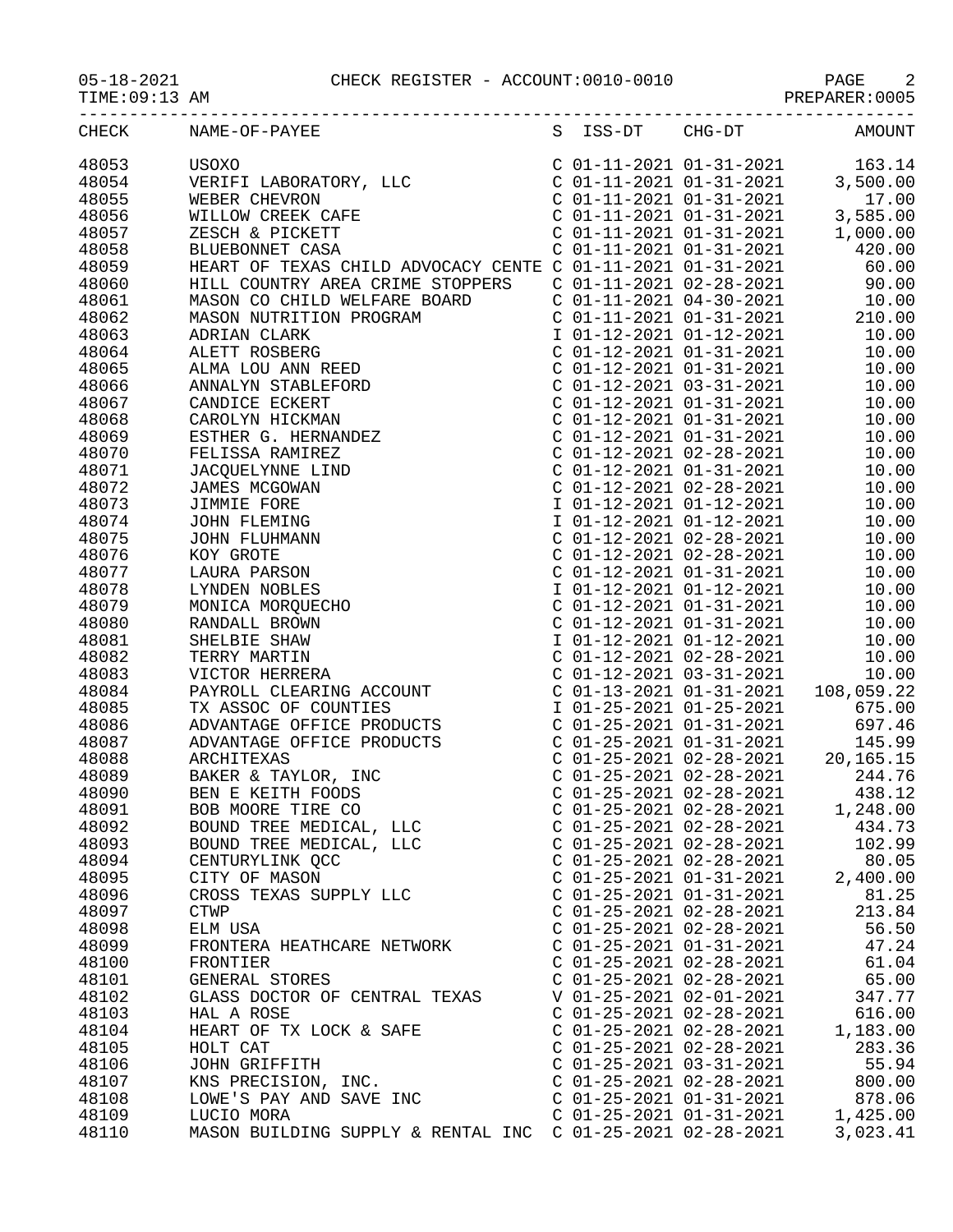## 05-18-2021 CHECK REGISTER - ACCOUNT:0010-0010 PAGE 3

TIME:09:13 AM PREPARER:0005

|       | CHECK NAME-OF-PAYEE                                                                                                                                                                                                                                                   |  | S ISS-DT CHG-DT AMOUNT           |        |
|-------|-----------------------------------------------------------------------------------------------------------------------------------------------------------------------------------------------------------------------------------------------------------------------|--|----------------------------------|--------|
| 48111 |                                                                                                                                                                                                                                                                       |  |                                  |        |
| 48112 |                                                                                                                                                                                                                                                                       |  |                                  |        |
| 48113 |                                                                                                                                                                                                                                                                       |  |                                  |        |
| 48114 |                                                                                                                                                                                                                                                                       |  |                                  |        |
| 48115 | PARTS PLUS<br>PARTS PLUS<br>CO1-25-2021 02-28-2021<br>CO1-25-2021 02-28-2021<br>CO1-25-2021 02-28-2021<br>CO1-25-2021 02-28-2021<br>CO1-25-2021 02-28-2021<br>SAM'S CLUB<br>CO1-25-2021 02-28-2021<br>CO1-25-2021 02-28-2021<br>CO1-25-2021 02-28-                    |  |                                  |        |
| 48116 |                                                                                                                                                                                                                                                                       |  |                                  |        |
| 48117 |                                                                                                                                                                                                                                                                       |  |                                  |        |
| 48118 |                                                                                                                                                                                                                                                                       |  |                                  |        |
| 48119 |                                                                                                                                                                                                                                                                       |  |                                  |        |
| 48120 | SAN SABA FIRE SAFETY EQUIPMENT INC C 01-25-2021 02-28-2021 45.00<br>STROEHER & SON, INC. C 01-25-2021 02-28-2021 4,518.06<br>TX ASSOC OF COUNTIES V 01-25-2021 01-25-2021 485.00<br>TX ASSOC OF COUNTIES I 01-25-2021 01-25-2021 625                                  |  |                                  |        |
| 48121 |                                                                                                                                                                                                                                                                       |  |                                  |        |
| 48122 | WEST TEXAS FIRE EXTINGUISHER, INC. C 01-25-2021 01-31-2021 520.80                                                                                                                                                                                                     |  |                                  |        |
| 48123 | WILDFLOWERS<br>WILDFLOWERS<br>XEROX CORPORATION<br>XEROX CORPORATION<br>XEROX CORPORATION<br>XEROX CORPORATION<br>XEROX CORPORATION<br>XEROX CORPORATION<br>XEROX CORPORATION<br>XEROX CORPORATION<br>XEROX CORPORATION<br>XEROX CORPORATION<br>XEROX CORPORATION<br> |  | $C$ 01-25-2021 01-31-2021 162.38 |        |
| 48124 |                                                                                                                                                                                                                                                                       |  |                                  |        |
| 48125 |                                                                                                                                                                                                                                                                       |  |                                  |        |
| 48126 |                                                                                                                                                                                                                                                                       |  |                                  |        |
| 48127 |                                                                                                                                                                                                                                                                       |  |                                  |        |
| 48128 |                                                                                                                                                                                                                                                                       |  |                                  |        |
| 48129 |                                                                                                                                                                                                                                                                       |  |                                  |        |
| 48130 |                                                                                                                                                                                                                                                                       |  |                                  |        |
| 48131 |                                                                                                                                                                                                                                                                       |  |                                  |        |
| 48132 |                                                                                                                                                                                                                                                                       |  |                                  |        |
| 48133 | PAYROLL CLEARING ACCOUNT C 01-27-2021 01-31-2021 134,101.50                                                                                                                                                                                                           |  |                                  |        |
| 48134 | TX ASSOCIATION OF COUNTIES HEBP<br>BLUEBONNET CASA C 01-27-2021 02-28-2021 296.04<br>FOURTH COURT OF APPEALS C 01-29-2021 03-31-2021 80.00                                                                                                                            |  |                                  |        |
| 48135 |                                                                                                                                                                                                                                                                       |  |                                  |        |
| 48136 |                                                                                                                                                                                                                                                                       |  |                                  |        |
| 48137 | HEART OF TEXAS CHILD ADVOCACY CENTE C 01-29-2021 02-28-2021 795.75                                                                                                                                                                                                    |  |                                  |        |
| 48138 |                                                                                                                                                                                                                                                                       |  |                                  |        |
| 48139 |                                                                                                                                                                                                                                                                       |  |                                  | 258.00 |
| 48140 | $C$ 01-29-2021 02-28-2021 22,272.16<br>STATE COMPTROLLER                                                                                                                                                                                                              |  |                                  |        |
|       |                                                                                                                                                                                                                                                                       |  |                                  |        |